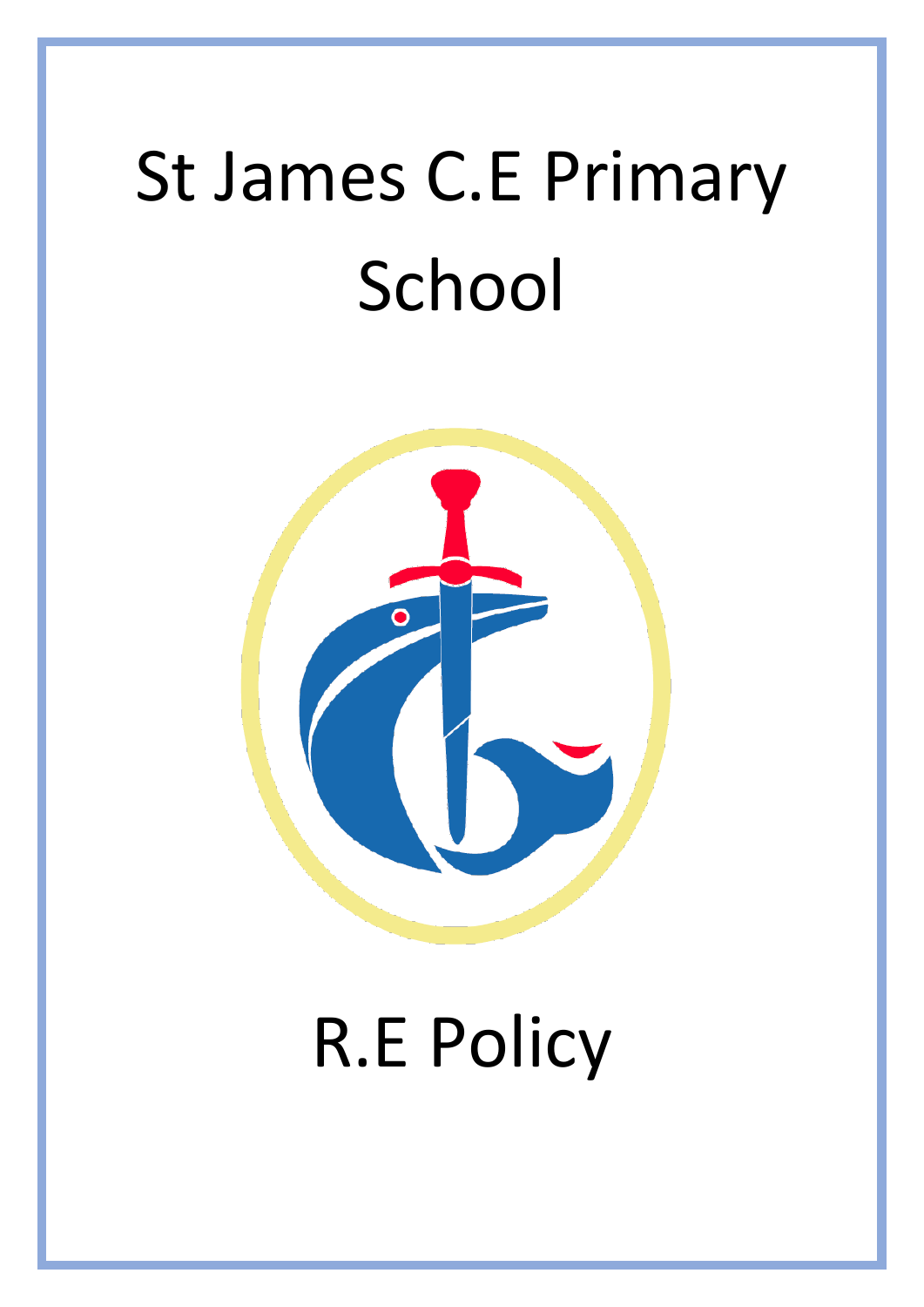#### **Introduction**

Religious Education is unique in the school curriculum in that it is neither a core subject nor a foundation subject but the 1988 Education Act states that 'Religious Education has equal standing in relation to core subjects of the National Curriculum in that it is compulsory for all registered pupils'.

St James is a Church of England Voluntary Controlled school therefore we deliver R.E in accordance with the locally agreed Manchester syllabus and all other legal requirements.

St James is an increasingly effective church school where children achieve well and grow to be thoughtful, caring, confident and responsible individuals. The schools 12 Christian values underpin the work of the school and have a positive impact on the strong relationships between the children, adults and the community it serves.

Religious Education in a Church School lies at the very heart of the curriculum. Governors have adopted the Blackburn Diocesan Board of Education Syllabus for R.E which reflects the National Framework for R.E, the National Society Statement of Entitlement that:

- at least 5% of curriculum time is devoted to R.E;
- Christianity plays a central role in R.E, taking up between two thirds and three quarters of the time available;
- appropriate teaching about other faiths and world views is included.

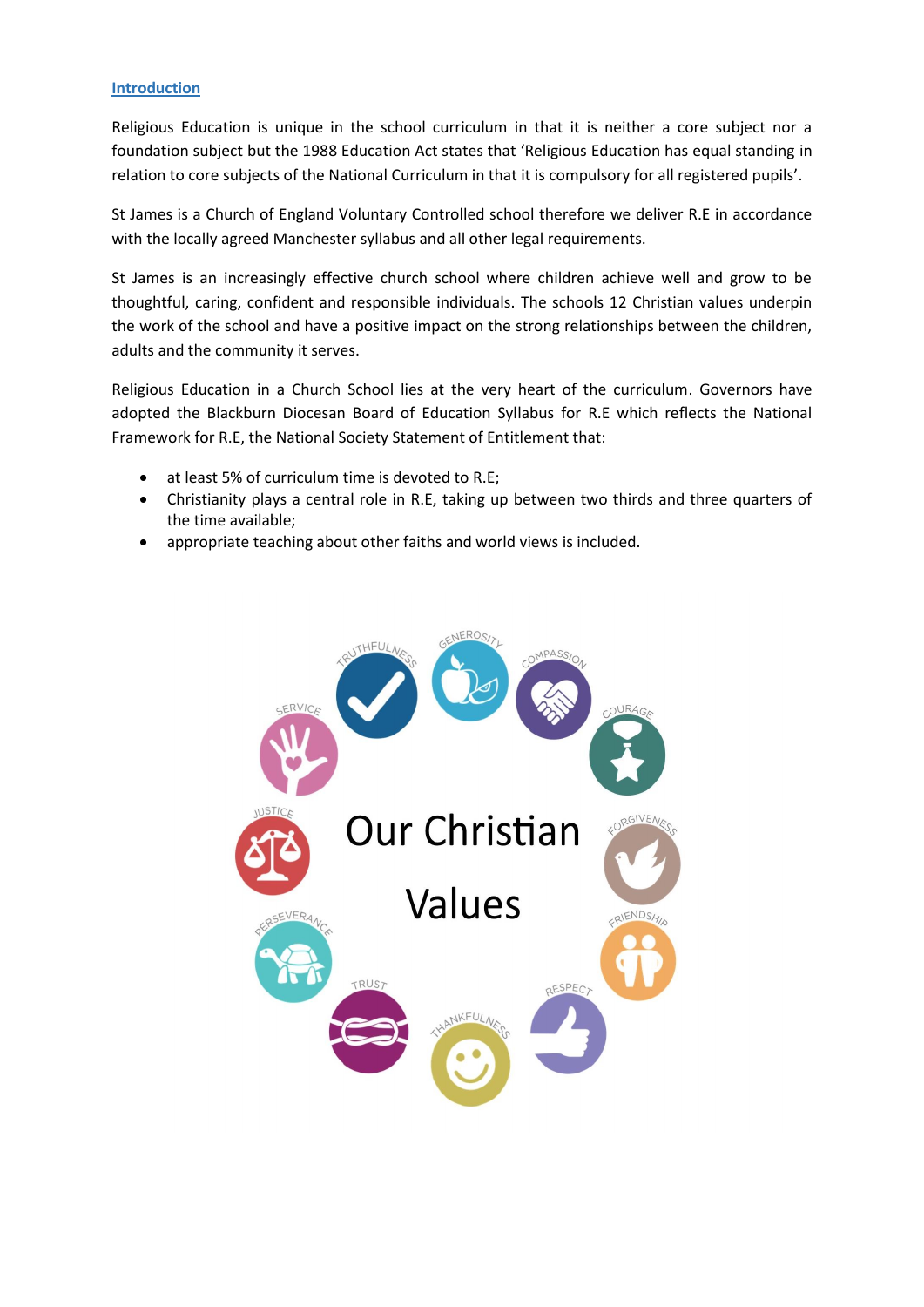

## **St James CE Primary School Mission Statement**

## **Building better futures together through…..**

#### ...based on Christian Values

Here at St James we encourage children to understand our Christian values **Generosity, Compassion, Courage, Forgiveness, Friendship, Respect, Thankfulness, Trust, Perseverance, Justice, Service and Truthfulness.** We promote Christian values through the celebrations such as Christmas, Easter and Harvest, and through prayer and reflection. Through reflection and prayer we also work to take each child on their own faith journey.

#### ...by nurturing each child's faith journey

Here at St James we want all our children to grow in their own faith. For our younger children, linking the major festivals gives a structure within which to deepen their knowledge of their own faith story.

#### ...through enabling "Life Long" Learning

Here at St James we promote lifelong learning through the progression of key skills, such as reading and writing but also through developing life experiences such as going to the Post Office.

#### ...by promoting high standards

Here at St James we promote the very highest academic standards, moving from concrete operations, to the abstract ensuring mental agility based on sound practice. All our children learn their times tables in our Assertive Mentoring Programme and old fashioned life skills for a modern child.

#### ...through nurturing enquiring minds

Here at St James we encourage all our children to get a love of learning that takes them beyond the classroom into the wider world. Children are able to investigate and find answers to the questions they have generated. Developing an inquiring mind is a key skill in the promotion of deep learning as well as leading you down new unexplored paths.....

#### ...by valuing ourselves and others

Here at St James children are encouraged to go on a path of self-discovery. Children learn how to take responsibility for their own learning and personal development, as well as how to treat and respect others.

#### ...by striving to succeed

Here at St James we work together to overcome any obstacles, however challenging, to achieve our goals. We try and try again, building resilience which helps us deal with any disappointments on our journey to success.

#### ...through the celebration of diversity

Here at St James we believe that our differences make us stronger. Learning from each other, our traditions and our shared history.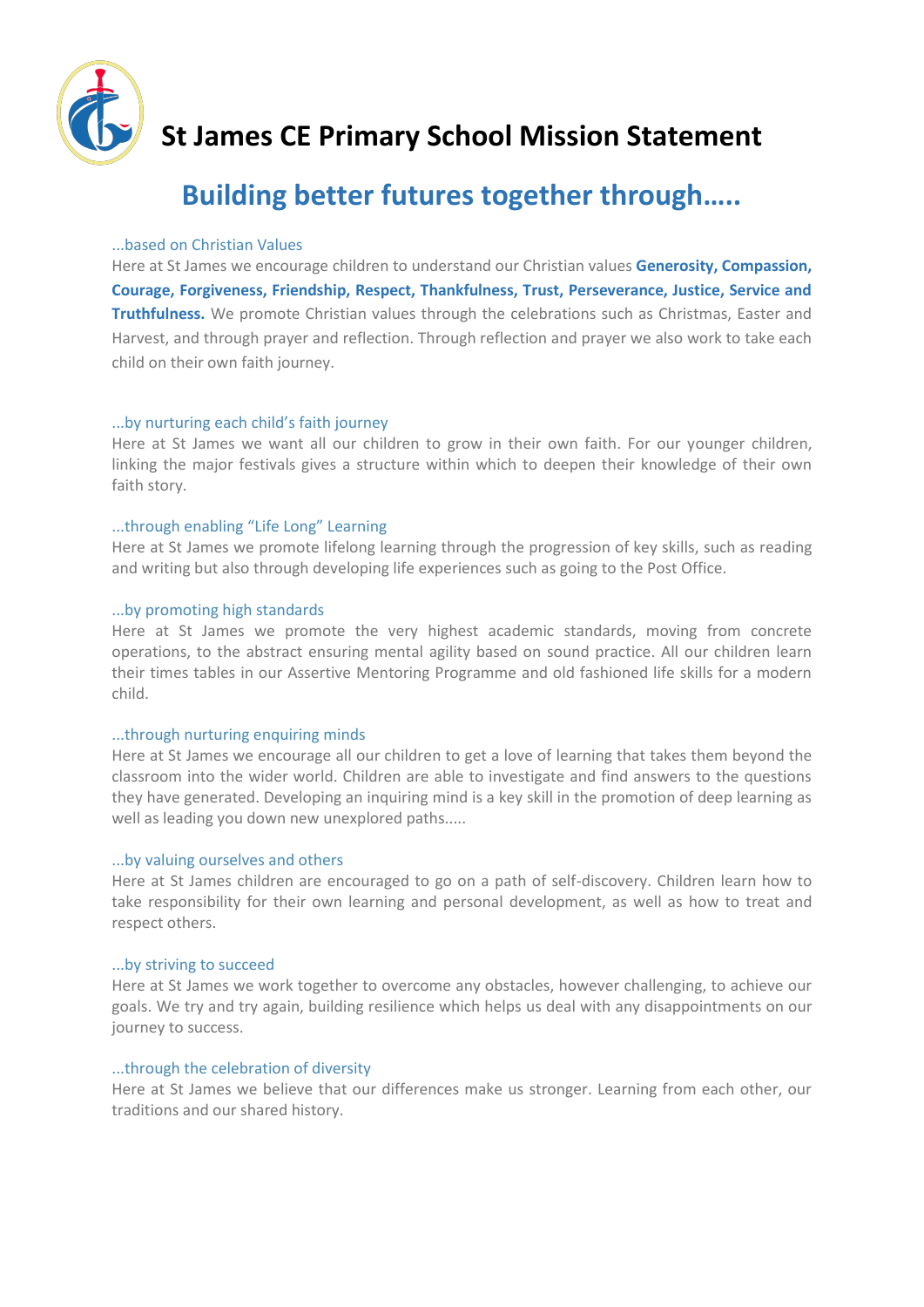#### **Rationale/Aims for Teaching RE**

At St James we believe that Religious Education contributes dramatically to children's lives. R.E is taught in accordance with The Manchester agreed syllabus, our aim is that Religious Education will:-

- encourage pupils to explore their own beliefs (whether they are religious or non-religious), in the light of what they learn, as they examine issues of religious belief and faith and how these impact on personal, institutional and social ethics; and to express their responses. This also builds resilience to anti-democratic or extremist narratives.
- provoke challenging questions about the meaning and purpose of life, beliefs about God, the self, issues of right and wrong, and what it means to be human. It develops pupils' knowledge and understanding of Christianity, other principal religions, and religious traditions that examine these questions, fostering personal reflection and spiritual development
- enable pupils to build their sense of identity and belonging, which helps them flourish within their communities and as citizens in a diverse society
- teach pupils to develop respect for others, including people with different faiths and beliefs, and helps to challenge prejudice
- prompt pupils to consider their responsibilities to themselves and to others, and to explore how they might contribute to their communities and to wider society. It encourages empathy, generosity and compassion.
- develop a sense of awe and wonder and mystery

#### **Learning about Religion**

We learn about:

- God who reveals the truth about himself and humanity through creation, the giving of the law, his action in history and through the prophets;
- God who reveals himself ultimately in Jesus his Son, living among us and dying and rising for us;
- God who reveals himself in his Spirit working in the living faith of the Church experienced through scripture, tradition and reason

#### **Learning from Religion**

We learn from:

- an empathetic response to the Christian faith and a critical engagement with it;
- responding personally to the stories and teachings of Jesus Christ;
- examples of Christian living which give priority to the values of unconditional love, forgiveness, reconciliation, justice, compassion and faith

#### Knowledge in Religious Education

- The life of Jesus
- The Bible
- The Church
- Festivals and Celebrations
- The Christian way of life
- Non-Christian faiths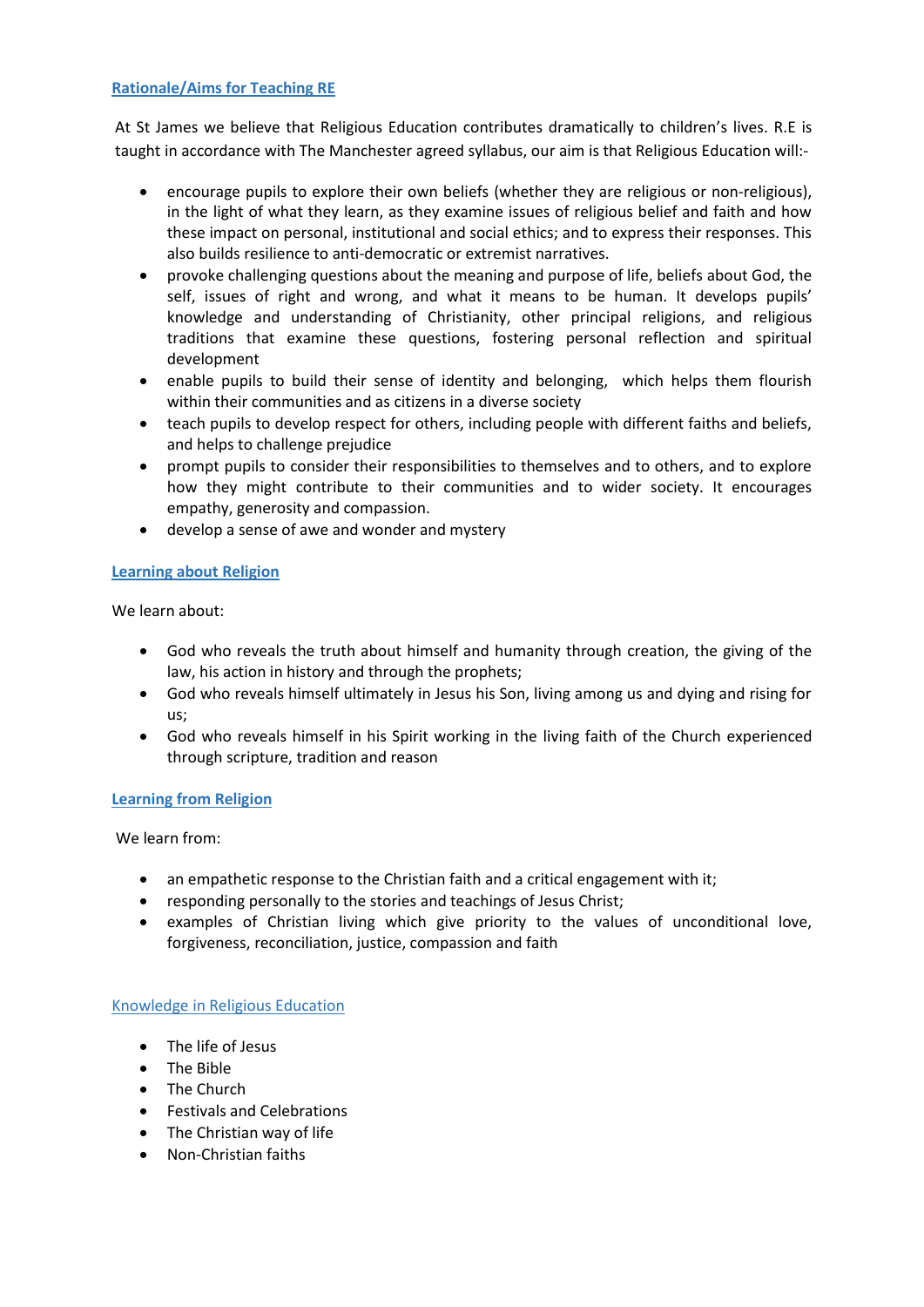Pupils should be helped to develop skills for learning through Religious Education. Progress in R.E is dependent on the development of a range of skills which enable pupils to understand the concepts of experience, enquiry, encounters and explore and engage.

#### **Attitudes in Religious Education**

Attitudes such as respect for others and respect for the truth, care for all people and determination to achieve should be promoted through all areas of school life. There are some attitudes that are fundamental to Religious Education. These attitudes enable learners to enter fully into the study of religions, and are in turn fostered and deepened by the study of RE.

- reflect theologically and explore the ultimate questions and challenges of life in today's society;
- reflect critically on the truth claims of Christian belief;
- see how the truth of Christianity is relevant today;
- understand the challenge faced by Christians in today's pluralist and post-modern society;
- develop the skills to handle the Bible text;
- recognise that faith is based on commitment to a particular way of understanding God and the world;
- begin to develop their own commitments, beliefs and values;
- develop a sense of themselves as significant, unique and precious;
- experience the breadth and variety of the Christian community;
- engage in thoughtful dialogue with other faiths and traditions;
- become active citizens, serving their neighbour;
- find a reason for hope in a troubled world;
- understand how religious faith can sustain believers in difficult circumstances and in the face of opposition.;
- The contribution RE makes to other curriculum aims in particular to community cohesion

#### **Spiritual, moral, social and cultural development**

Section 78 (1) of the 2002 Education Act states that all pupils should follow a balanced and broadly based curriculum which 'promotes the spiritual, moral, cultural, social, mental and physical development of pupils and of society, and prepares pupils for the opportunities, responsibilities and experiences of later life'. Learning about and from religions and beliefs, through the distinct knowledge, understanding and skills contained in RE within a broad-based curriculum, is essential to achieving these aims. Exploring the concepts of religion and belief and their roles in the spiritual, moral and cultural lives of people in a diverse society helps individuals develop moral awareness and social understanding.

#### **Personal development and well-being**

RE plays an important role in preparing pupils for adult life, employment and lifelong learning. It helps children and young people become successful learners, confident individuals and responsible citizens. It gives them the knowledge, skills and understanding to discern and value truth and goodness, strengthening their capacity for making moral judgements and for evaluating different types of commitment to make positive and healthy choices.

#### **Community cohesion**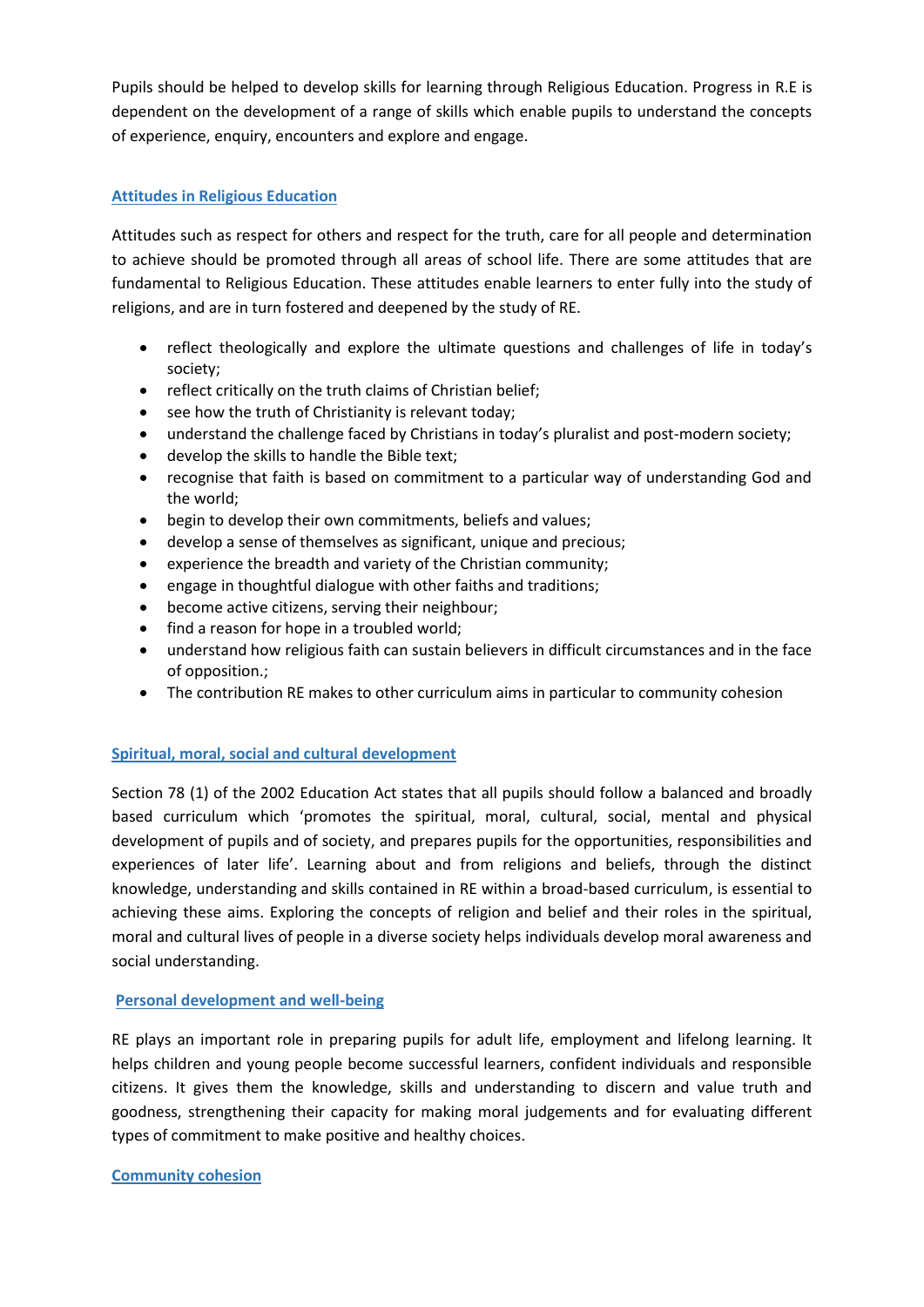- RE makes an important contribution to a school's duty to promote community cohesion. It provides a key context to develop young people's understanding and appreciation of diversity, to promote shared values and to challenge racism and discrimination. Effective RE will promote community cohesion at
- Each of the four levels outlined in DCSF guidance.
- The school community RE provides a positive context within which the diversity of cultures, beliefs and values can be celebrated and explored.
- The community within which the school is located RE provides opportunities to investigate patterns of diversity of religion and belief and forge links with different groups in the local area.
- The UK community a major focus of RE is the study of diversity of religion and belief in the UK and how this influences national life.
- $\bullet$  The global community RE involves the study of matters of global significance recognising the diversity of religion and belief and its impact on world issues.
- RE subject matter gives particular opportunities to promote an ethos of respect for others, challenge stereotypes and build understanding of other cultures and beliefs. This contributes to promoting a positive and inclusive school ethos that champions democratic values and human rights.
- RE is an important subject in contribution to the schools development as a Rights Respecting School.

#### **The Teaching of R.E**

RE has an important part to play as part of a broad, balanced and coherent curriculum to which all pupils are entitled. High quality learning experiences in RE are designed and provided by careful planning through locally agreed syllabuses, taking into account the need to offer breadth of content.

Religious Education at St James Primary School is delivered in the following way. In order to make religious education a lively, active subject we employ a variety of teaching methods including art, music, discussion, the development of thinking skills, drama, the use of artefacts, pictures, stories and the use of periods of stillness and reflection.

Where possible we want our pupils to have opportunities to encounter local faith communities through visits to local places of worship or visits from members of local faith communities.

#### Early Years

Early Years R.E follows the guidelines as laid down in the Manchester Syllabus adopted form the Blackburn diocese. Learning experiences and opportunities in the Early Years Children should be provided with opportunities in RE to:

- listen to and talk about appropriate stories which engage children
- directly experience religion engage with artefacts, visit places of worship (with a focus on feelings and symbols), listen and respond to visitors from faith communities;
- get to know and use religious words accurately e.g. God, Bible, synagogue, church prayer
- use all five senses smell (e.g. incense); taste (e.g. special foods) see and touch (e.g. religious artefacts); hear (e.g. chants/hymns/prayers/bells);
- make and do make festive food, role play, dress up, dance;
- have times of quiet and stillness;
- share their own beliefs, ideas and values;
- talk about their feelings and experiences;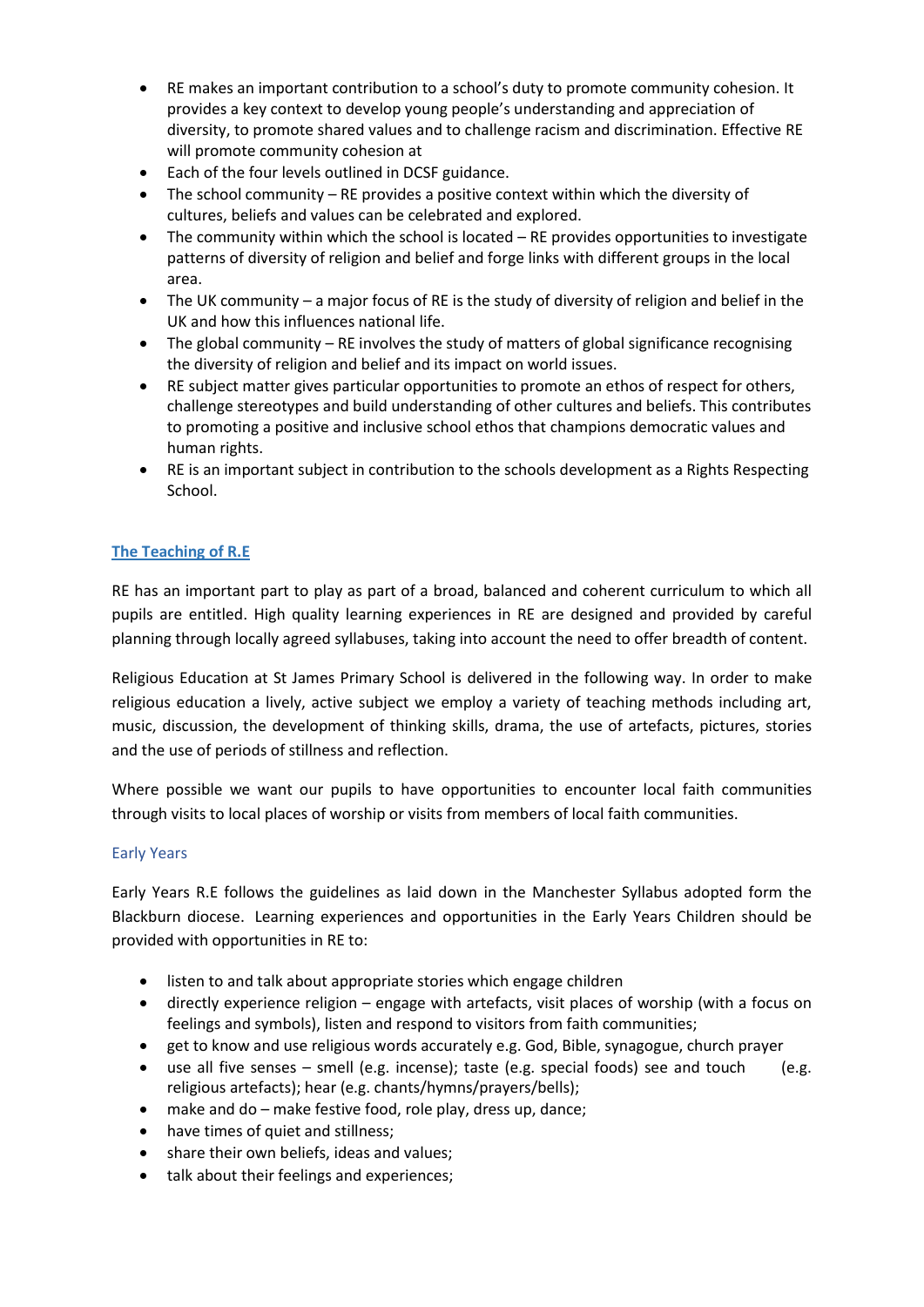- use their imagination and curiosity to develop their appreciation and wonder of the world in which they live;
- begin to use ICT to explore religious beliefs as practised in the local and the wider community.

In accordance with the structure of the locally agreed syllabus we have agreed that the following units will be taught yearly to support phase group working and to link with our international primary curriculum structure:

## **Early Years R.E Scheme of Work**

#### Autumn Term Theme- Me, Others and the World around Me

| I am Special                 | Harvest                                        | Special People (Values)                 | Christmas                   |
|------------------------------|------------------------------------------------|-----------------------------------------|-----------------------------|
| We are unique                | Giving thanks for food                         | People who love us                      | <b>Births and Birthdays</b> |
| children of God              | and God's many gifts                           | and help us                             |                             |
| God as a Loving Father       | to us                                          | People we trust                         | <b>Nativity Story</b>       |
| <b>Feelings and Emotions</b> | Story of Creation and<br>exploring the wonders | Significant role models                 | <b>Festivals of Light</b>   |
| My Gifts and Talents         | of our amazing world                           | <b>ExpOloring Christian</b>             |                             |
|                              |                                                | values through the<br>actions of other. |                             |
|                              |                                                |                                         |                             |

### Spring Term Theme – Jesus

| <b>Stories Jesus Heard</b> | <b>Stories Jesus Told</b> |                 |  |
|----------------------------|---------------------------|-----------------|--|
|                            |                           |                 |  |
| The Bible                  | Parables                  | Palm Sunday     |  |
|                            |                           |                 |  |
| Key Old Testament          | (The Sower, The Lost      | Good Friday     |  |
| Stories (Daniel, Jonah,    | Sheep, The Good           |                 |  |
| Joseph and Moses)          | Samaritan, The Great      | Easter Sunday   |  |
|                            | Feast, The Wise and       |                 |  |
|                            |                           | <b>Emotions</b> |  |
|                            | the Foolish Builders)     |                 |  |
|                            |                           |                 |  |

## Summer Term Theme- Special Places, Times and Objects

| Friendship                     | <b>Special Places</b>      | Prayer                 | <b>Special Times</b>       |  |
|--------------------------------|----------------------------|------------------------|----------------------------|--|
| <b>Qualities of Friendship</b> | My Special Places          | What is a Prayer?      | <b>Baptism</b>             |  |
| Jesus is our Friend            | The Church                 | How do we Pray?        | Weddings                   |  |
| Friends of Jesus               | <b>Christian Artefacts</b> | Why do people Pray?    | <b>Family Celebrations</b> |  |
|                                | Non-Christian Faith        | Prayer in other Faiths | Links with Non-            |  |
|                                | places of worship          |                        | <b>Christian Faith</b>     |  |
|                                |                            |                        | Celebrations               |  |
|                                |                            |                        |                            |  |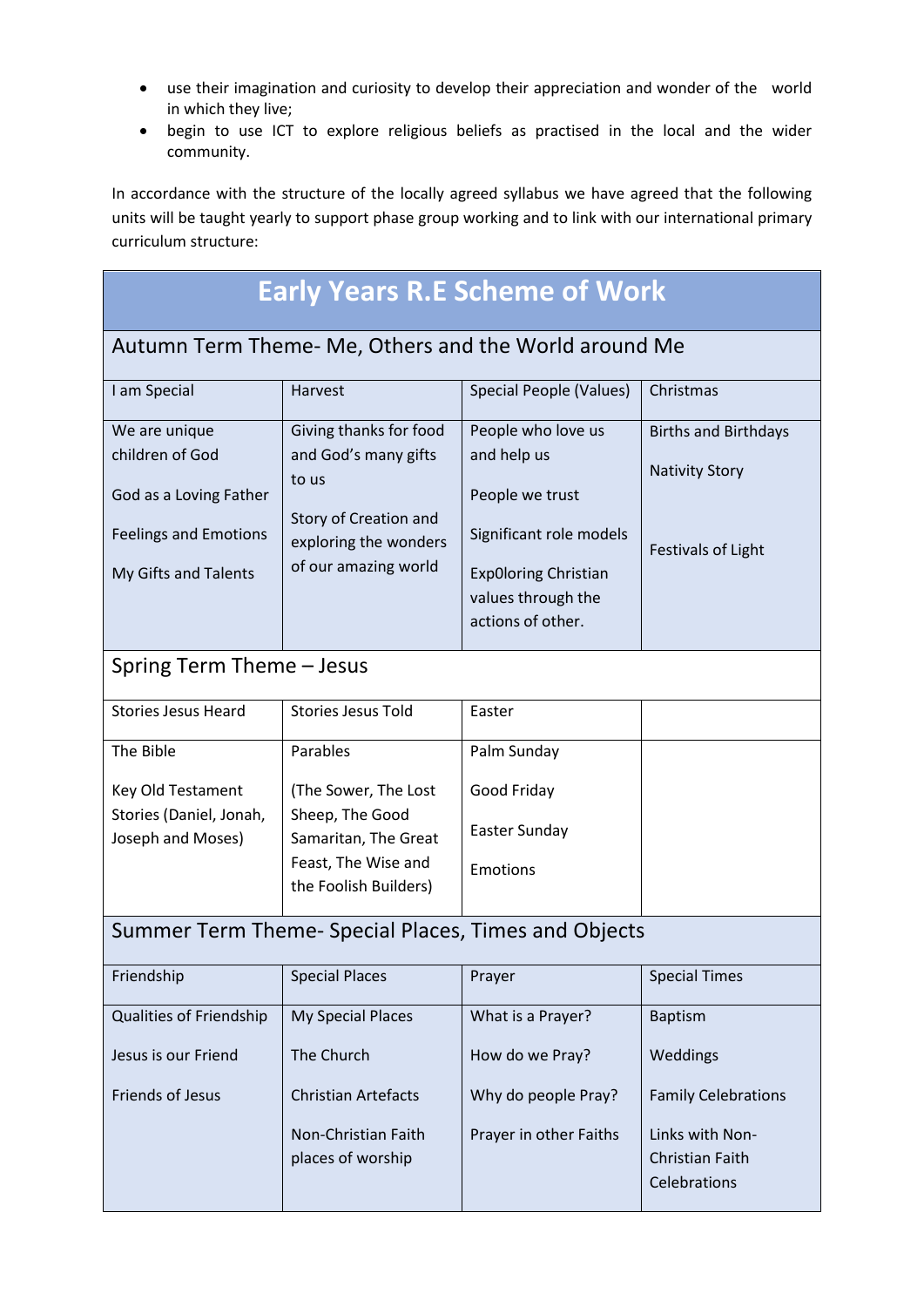#### KS1 and KS2

In accordance with the structure of the locally agreed syllabus we have agreed that the following unit will be taught in a two year cycle to support phase group working and to link with our international primary curriculum structure:

|                          | years 1 and 2              |                                | years 3 and 4                   |                                        | years 5 and 6                    |                                        |
|--------------------------|----------------------------|--------------------------------|---------------------------------|----------------------------------------|----------------------------------|----------------------------------------|
|                          | cycle a                    | cycle b                        | cycle a                         | cycle b                                | cycle a                          | cycle b                                |
| autumn<br>1              | god and<br>creation        | the church                     | god, David<br>and the<br>psalms | harvest                                | the bible                        | life as a<br>journey                   |
| autumn<br>$\overline{2}$ | gifts and gift<br>bringers | the journey<br>to<br>Bethlehem | Christmas-<br>god with us       | Christmas<br>light                     | Christmas<br>around the<br>world | Christmas<br>gospels/<br>Advent        |
| spring 1                 | baptism                    | Jesus a friend<br>to everyone  | the church $-$<br>sacred places | Jesus, the<br>man who<br>changed lives | ideas about<br>god               | women in<br>the old<br>testament       |
| spring 2                 | celebrating<br>new life    | symbols                        | Easter $-$ joy,<br>sadness, joy | Easter,<br>betrayal and<br>trust       | Easter<br>victory                | Easter $-$ who<br>was Jesus            |
| summer<br>$\mathbf{1}$   | the bible                  | ascension<br>and<br>Pentecost  | Jesus the son<br>of god         | rules for<br>living                    | ascension<br>and<br>Pentecost    | Pentecost,<br>what<br>happened<br>next |
| summer<br>$\overline{2}$ | saints and<br>followers    | Jesus was<br>special           | prayer                          | Called by<br>God                       | Eucharist                        | Daniel                                 |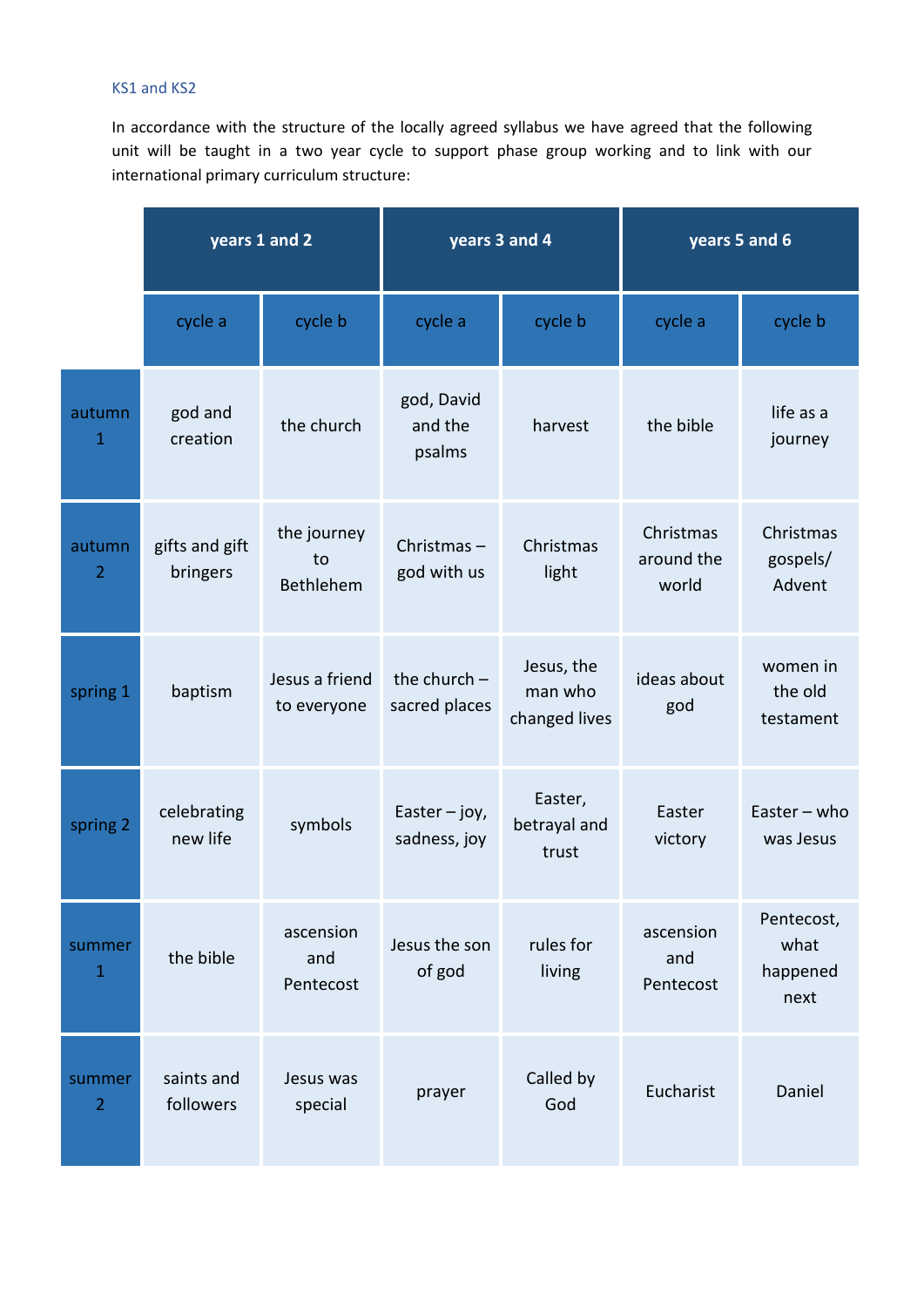#### **Assessment and Recording of R.E**

In line with the school policy on assessment and recording it is expected that each teacher will be responsible for the regular assessment of his or her pupils through marking work set. At the end of each unit the class teacher will record the level achieved by each pupil. The level achieved will be used by the subject leader to track pupil progress through the school and will be used by the class teacher to ensure that each pupil is set work that is appropriately challenging.

The assessment and expectations of RE are based on the QCA National Expectations (8 Level Scale) 2004.

#### **Learning about religion (Attainment Target 1)**

We learn about:

- The God who reveals the truth about himself and humanity through creation, the giving of the law, his action in history and through the prophets;
- The God who reveals himself ultimately in Jesus his Son, living among us and dying and rising for us;
- The God who reveals himself in his Spirit working in the living faith of the Church experienced through scripture, tradition and reason.

#### **Learning from religion (Attainment Target 2)**

We learn from:

- An empathetic response to the Christian faith and a critical engagement with it;
- Responding personally to the transforming power of Jesus Christ;
- Developing a vision for life that transcends a dull materialism and recognises the reality of the spiritual realm;
- Understanding ourselves and others, celebrating our shared humanity and the breadth of human achievement;
- Examples of Christian living which give priority to the claims of justice, mercy, holiness and love.

Each main unit of work is assessed every half term for years 1 to 6.

Levelled assessment statements for both Attainment Targets are used for used each unit and teachers assess each child against each statement. These statements are individually levelled and this gives each child an attainment level from which progress can also be measured.

Progress of cohorts, gender, SEND and PPG are also compared for indictors that all children are making progress.

The assessments are ongoing, though there can be end of unit activities as necessary. At the end of each unit opportunities for assessment have been suggested.

#### **Monitoring**

The RE subject leader will monitor RE within the school through analysis of assessment data, class observations, scrutiny of books and talking to the children each year. Any issues picked up will be fed into the SIAS self -evaluation form and addressed at staff meetings, INSET and working with teachers and/or Governors.

The subject leader is responsible for contributing to the Church School self- evaluation process (SIAMS) making sure it is regularly updated alongside the Collective Worship co-ordinator.